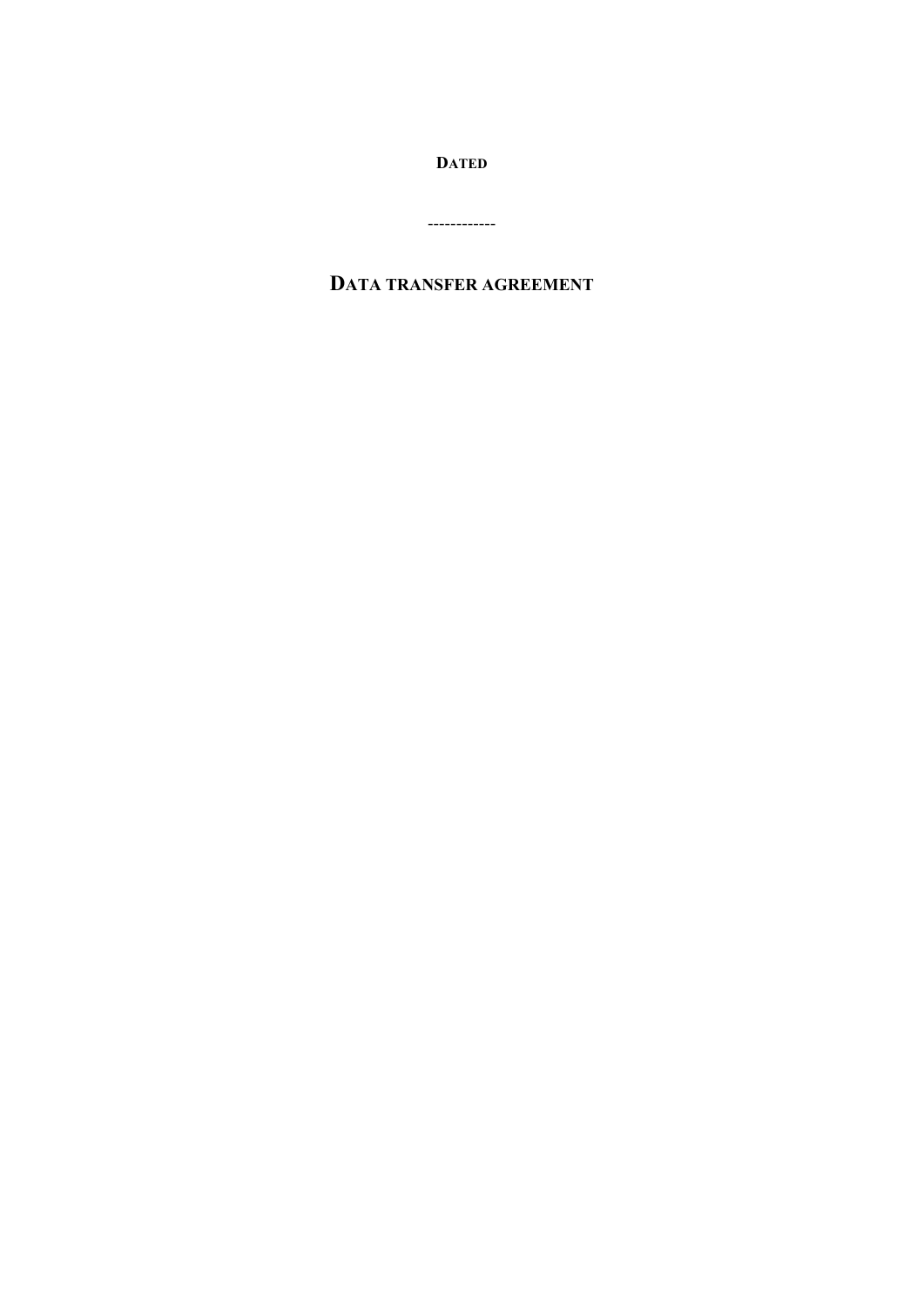# **CONTENTS**

# **CLAUSE**

| 1. |  |
|----|--|
| 2. |  |
| 3. |  |
| 4. |  |
| 5. |  |
| 6. |  |
| 7. |  |
| 8. |  |

# **ANNEX**

| ANNEX B. |  |
|----------|--|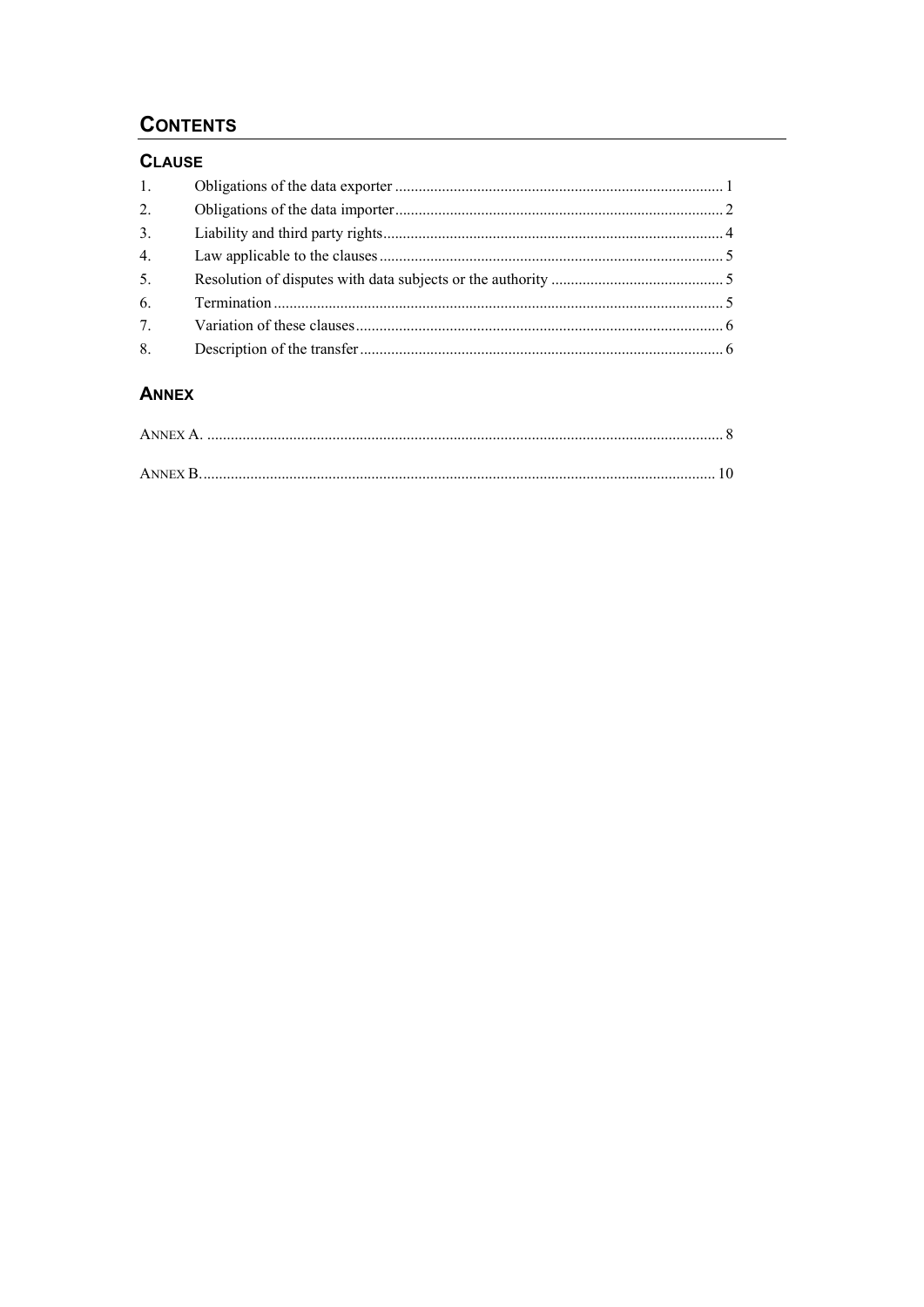Between

.............................................................. (name)

(hereinafter **the data exporter**) and

.............................................................. (address and country of establishment)

Vocational Training Charitable Trust (name) Aspire House, Annealing Close, Eastleigh, SO50 9PX, UK (address and country of establishment) (hereinafter **data importer**) each a **party**; together **the parties**.

## **DEFINITIONS**

For the purposes of the clauses:

 (a) **personal data**, **special categories of data/sensitive data**, **process/processing**, **controller**, **processor**, **data subject** and **supervisory authority/authority** shall have the same meaning as in Directive 95/46/EC of 24 October 1995 (whereby **the authority** shall mean the competent data protection authority in the territory in which the data exporter is established);

(b) **the data exporter** shall mean the controller who transfers the personal data;

 (c) **the data importer** shall mean the controller who agrees to receive from the data exporter personal data for further processing in accordance with the terms of these clauses and who is not subject to a third country's system ensuring adequate protection;

 (d) **clauses** shall mean these contractual clauses, which are a free-standing document that does not incorporate commercial business terms established by the parties under separate commercial arrangements.

The details of the transfer (as well as the personal data covered) are specified in Annex B, which forms an integral part of the clauses.

### **1. OBLIGATIONS OF THE DATA EXPORTER**

The data exporter warrants and undertakes that:

(a) The personal data have been collected, processed and transferred in accordance with the laws applicable to the data exporter.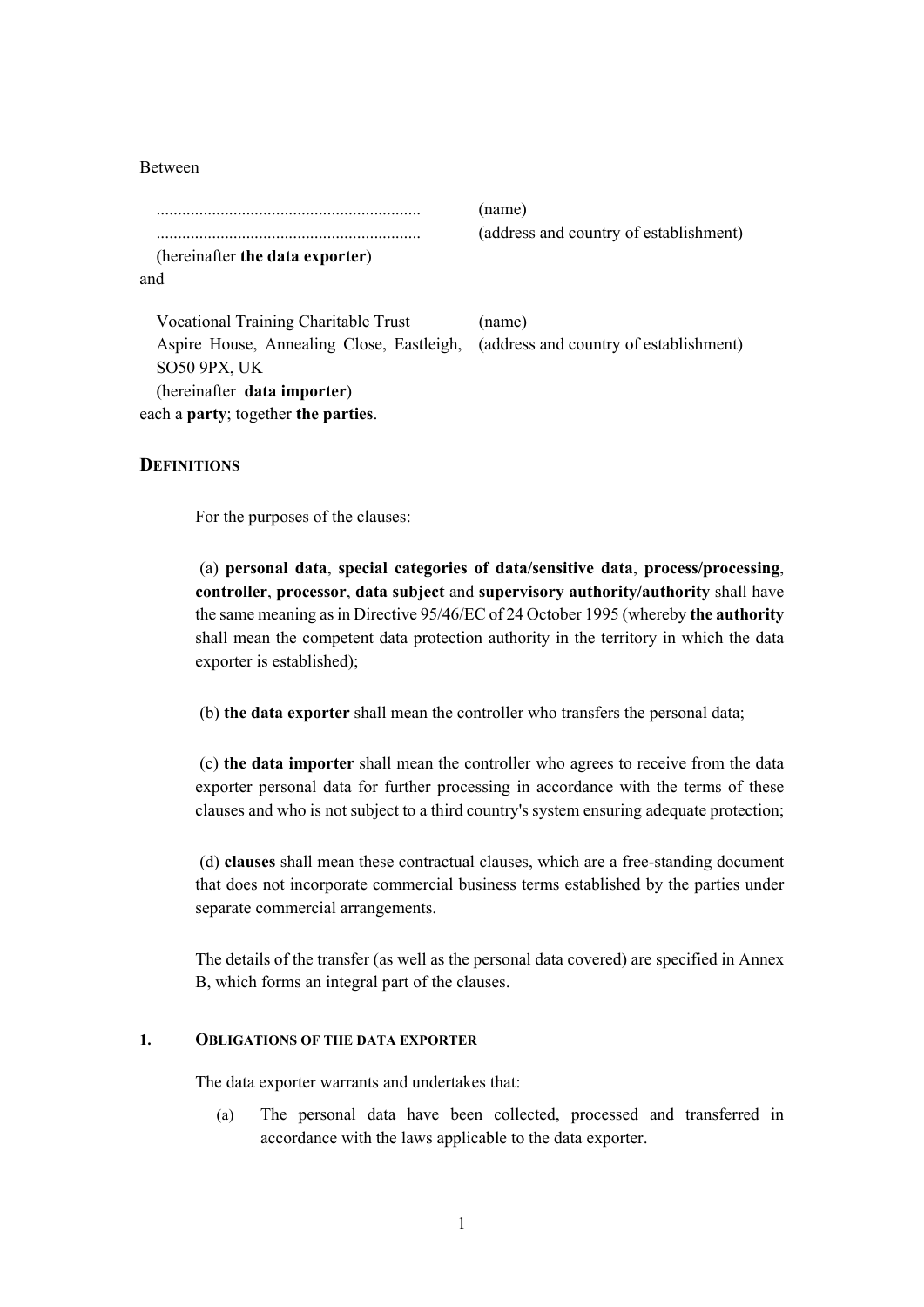- (b) It has used reasonable efforts to determine that the data importer is able to satisfy its legal obligations under these clauses.
- (c) It will provide the data importer, when so requested, with copies of relevant data protection laws or references to them (where relevant, and not including legal advice) of the country in which the data exporter is established.
- (d) It will respond to enquiries from data subjects and the authority concerning processing of the personal data by the data importer, unless the parties have agreed that the data importer will so respond, in which case the data exporter will still respond to the extent reasonably possible and with the information reasonably available to it if the data importer is unwilling or unable to respond. Responses will be made within a reasonable time.
- (e) It will make available, upon request, a copy of the clauses to data subjects who are third party beneficiaries under clause 3, unless the clauses contain confidential information, in which case it may remove such information. Where information is removed, the data exporter shall inform data subjects in writing of the reason for removal and of their right to draw the removal to the attention of the authority. However, the data exporter shall abide by a decision of the authority regarding access to the full text of the clauses by data subjects, as long as data subjects have agreed to respect the confidentiality of the confidential information removed. The data exporter shall also provide a copy of the clauses to the authority where required.

#### **2. OBLIGATIONS OF THE DATA IMPORTER**

The data importer warrants and undertakes that:

- (a) It will have in place appropriate technical and organisational measures to protect the personal data against accidental or unlawful destruction or accidental loss, alteration, unauthorised disclosure or access, and which provide a level of security appropriate to the risk represented by the processing and the nature of the data to be protected.
- (b) It will have in place procedures so that any third party it authorises to have access to the personal data, including processors, will respect and maintain the confidentiality and security of the personal data. Any person acting under the authority of the data importer, including a data processor, shall be obligated to process the personal data only on instructions from the data importer. This provision does not apply to persons authorised or required by law or regulation to have access to the personal data.
- (c) It has no reason to believe, at the time of entering into these clauses, in the existence of any local laws that would have a substantial adverse effect on the guarantees provided for under these clauses, and it will inform the data exporter (which will pass such notification on to the authority where required) if it becomes aware of any such laws.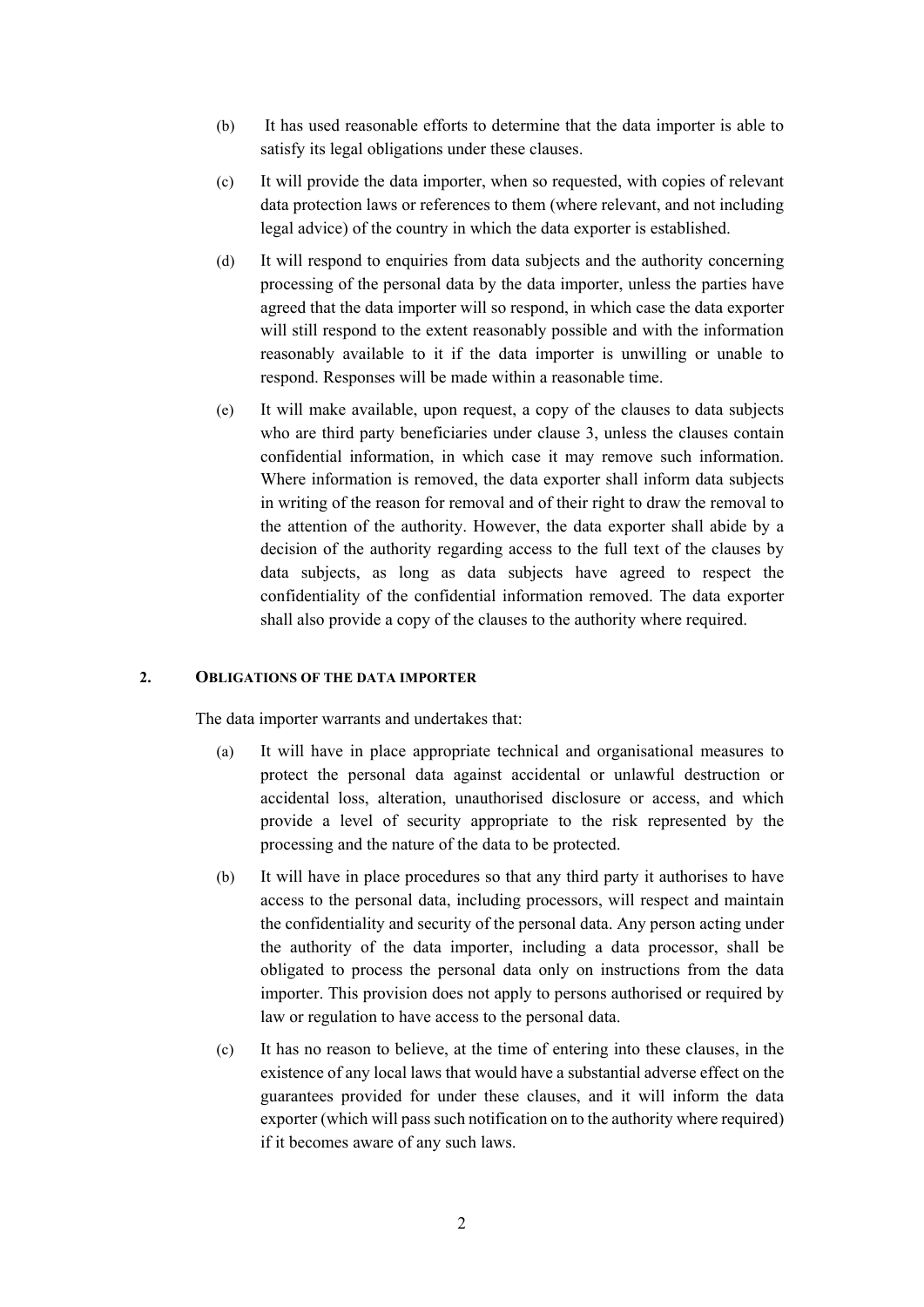- (d) It will process the personal data for purposes described in Annex B, and has the legal authority to give the warranties and fulfil the undertakings set out in these clauses.
- (e) It will identify to the data exporter a contact point within its organisation authorised to respond to enquiries concerning processing of the personal data, and will cooperate in good faith with the data exporter, the data subject and the authority concerning all such enquiries within a reasonable time. In case of legal dissolution of the data exporter, or if the parties have so agreed, the data importer will assume responsibility for compliance with the provisions of clause 1(e).
- (f) At the request of the data exporter, it will provide the data exporter with evidence of financial resources sufficient to fulfil its responsibilities under clause 3(which may include insurance coverage).
- (g) Upon reasonable request of the data exporter, it will submit its data processing facilities, data files and documentation needed for processing to reviewing, auditing and/or certifying by the data exporter (or any independent or impartial inspection agents or auditors, selected by the data exporter and not reasonably objected to by the data importer) to ascertain compliance with the warranties and undertakings in these clauses, with reasonable notice and during regular business hours. The request will be subject to any necessary consent or approval from a regulatory or supervisory authority within the country of the data importer, which consent or approval the data importer will attempt to obtain in a timely fashion.
- (h) It will process the personal data, at its option, in accordance with:
	- (i) the data protection laws of the country in which the data exporter is established, or
	- (ii) the relevant provisions of any Commission decision pursuant to Article 25(6) of Directive 95/46/EC, where the data importer complies with the relevant provisions of such an authorisation or decision and is based in a country to which such an authorisation or decision pertains, but is not covered by such authorisation or decision for the purposes of the transfer(s) of the personal data, or
	- (iii) the data processing principles set forth in Annex A.

Data importer to indicate which option it selects:

 $2(h)(i)$ 

Initials of data importer:

VTCT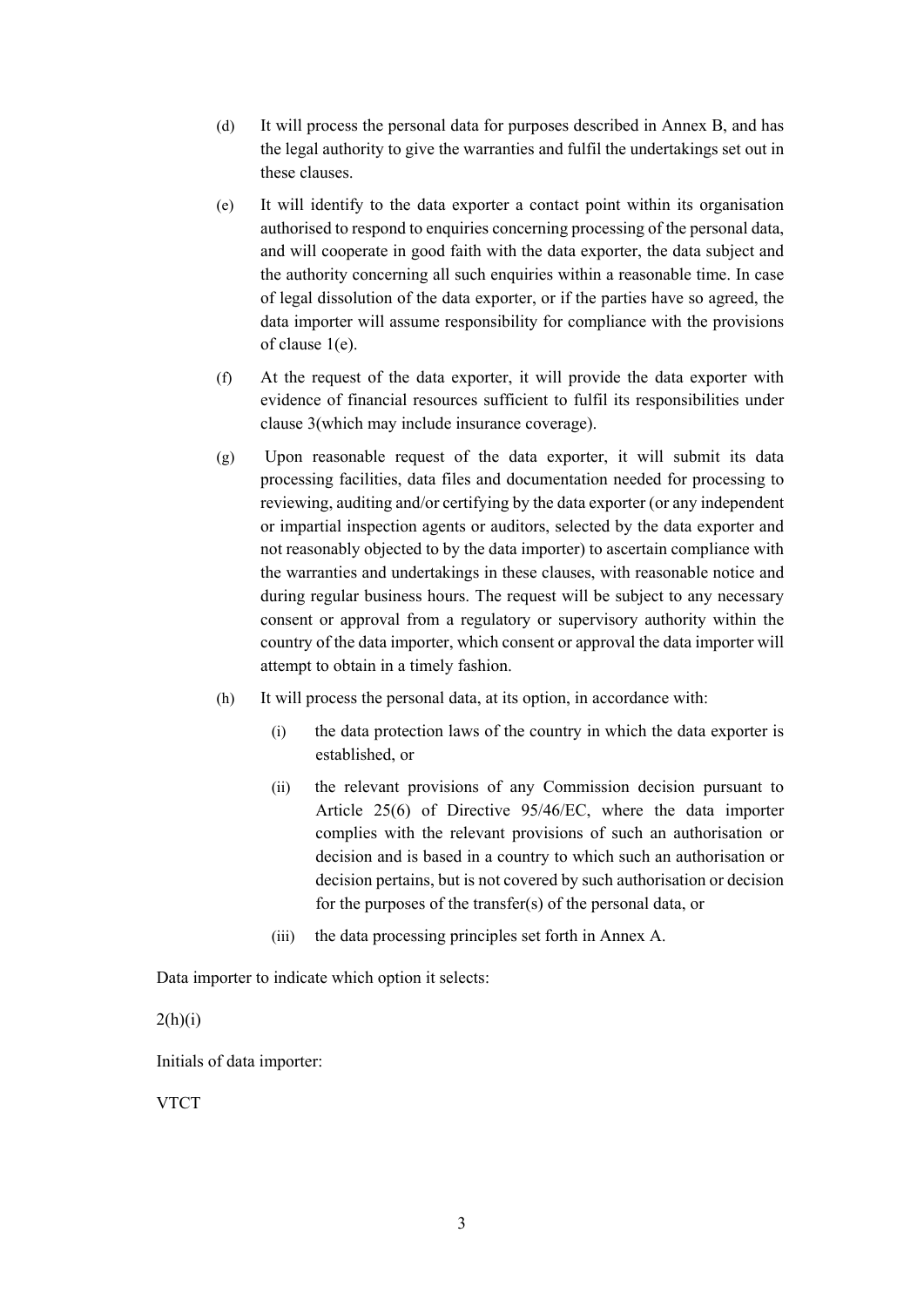- (i) It will not disclose or transfer the personal data to a third party data controller located outside the European Economic Area (EEA) unless it notifies the data exporter about the transfer and
	- (i) the third party data controller processes the personal data in accordance with a Commission decision finding that a third country provides adequate protection, or
	- (ii) the third party data controller becomes a signatory to these clauses or another data transfer agreement approved by a competent authority in the EU, or
	- (iii) data subjects have been given the opportunity to object, after having been informed of the purposes of the transfer, the categories of recipients and the fact that the countries to which data is exported may have different data protection standards, or
	- (iv) with regard to onward transfers of sensitive data, data subjects have given their unambiguous consent to the onward transfer

### **3. LIABILITY AND THIRD PARTY RIGHTS**

- (a) Each party shall be liable to the other parties for damages it causes by any breach of these clauses. Liability as between the parties is limited to actual damage suffered. Punitive damages (i.e. damages intended to punish a party for its outrageous conduct) are specifically excluded. Each party shall be liable to data subjects for damages it causes by any breach of third party rights under these clauses. This does not affect the liability of the data exporter under its data protection law.
- (b) The parties agree that a data subject shall have the right to enforce as a third party beneficiary this clause and clauses clause 1(b), clause 1(d), clause 1(e), clause  $2(a)$ , clause  $2(c)$ , clause  $2(d)$ , clause  $2(e)$ , clause  $2(h)$ , clause  $2(i)$ , clause 3(a), clause 5, clause 6(d)and clause 7 against the data importer or the data exporter, for their respective breach of their contractual obligations, with regard to his personal data, and accept jurisdiction for this purpose in the data exporter's country of establishment. In cases involving allegations of breach by the data importer, the data subject must first request the data exporter to take appropriate action to enforce his rights against the data importer; if the data exporter does not take such action within a reasonable period (which under normal circumstances would be one month), the data subject may then enforce his rights against the data importer directly. A data subject is entitled to proceed directly against a data exporter that has failed to use reasonable efforts to determine that the data importer is able to satisfy its legal obligations under these clauses (the data exporter shall have the burden to prove that it took reasonable efforts).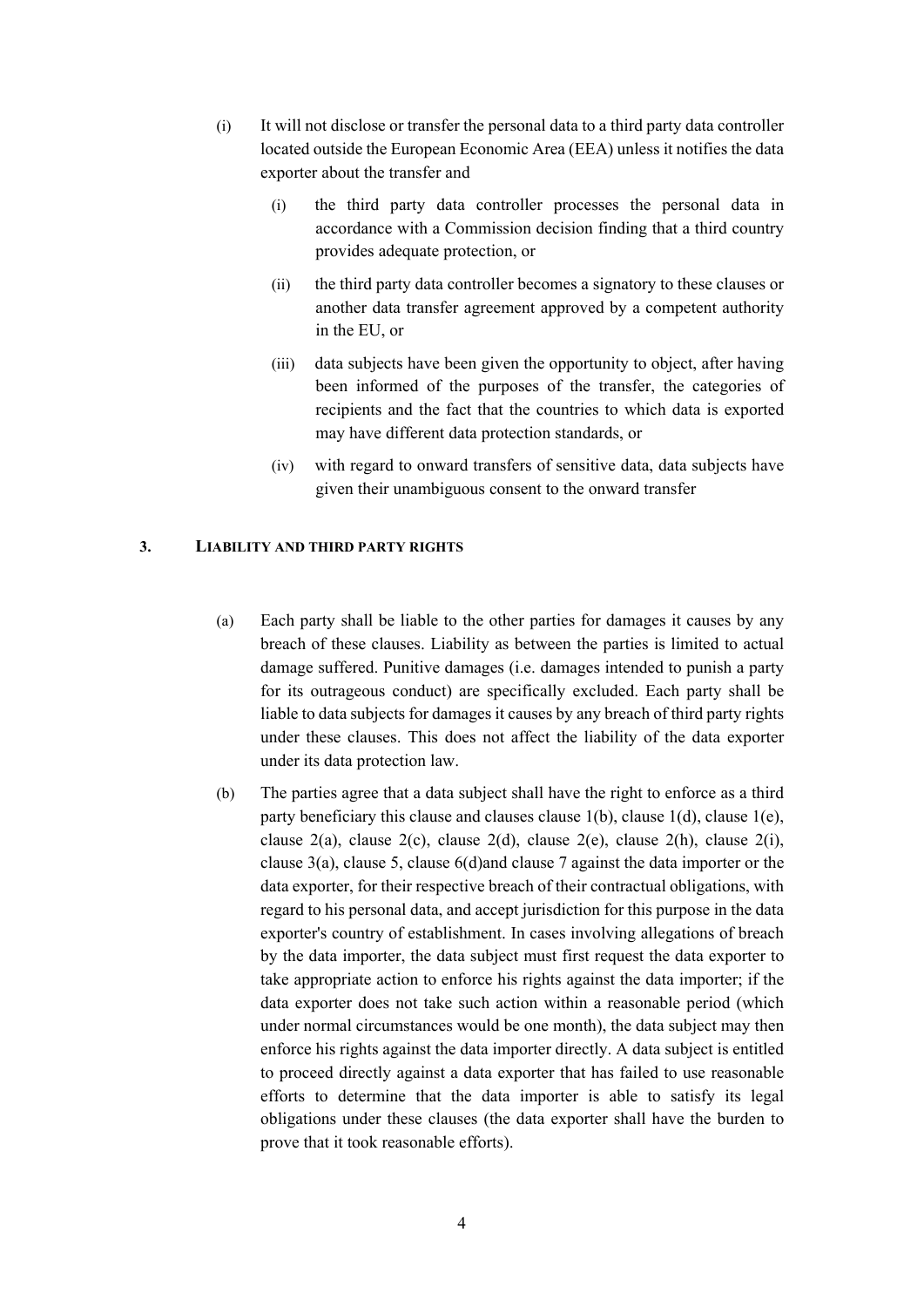## **4. LAW APPLICABLE TO THE CLAUSES**

These clauses shall be governed by the law of the country in which the data exporter is established, with the exception of the laws and regulations relating to processing of the personal data by the data importer under clause 2(h) which shall apply only if so selected by the data importer under that clause.

## **5. RESOLUTION OF DISPUTES WITH DATA SUBJECTS OR THE AUTHORITY**

- (a) In the event of a dispute or claim brought by a data subject or the authority concerning the processing of the personal data against either or both of the parties, the parties will inform each other about any such disputes or claims, and will cooperate with a view to settling them amicably in a timely fashion.
- (b) The parties agree to respond to any generally available non-binding mediation procedure initiated by a data subject or by the authority. If they do participate in the proceedings, the parties may elect to do so remotely (such as by telephone or other electronic means). The parties also agree to consider participating in any other arbitration, mediation or other dispute resolution proceedings developed for data protection disputes.
- (c) Each party shall abide by a decision of a competent court of the data exporter's country of establishment or of the authority which is final and against which no further appeal is possible.

# **6. TERMINATION**

- (a) In the event that the data importer is in breach of its obligations under these clauses, then the data exporter may temporarily suspend the transfer of personal data to the data importer until the breach is repaired or the contract is terminated.
- (b) In the event that:
	- (i) the transfer of personal data to the data importer has been temporarily suspended by the data exporter for longer than one month pursuant to clause 6(a);
	- (ii) compliance by the data importer with these clauses would put it in breach of its legal or regulatory obligations in the country of import;
	- (iii) the data importer is in substantial or persistent breach of any warranties or undertakings given by it under these clauses;
	- (iv) a final decision against which no further appeal is possible of a competent court of the data exporter's country of establishment or of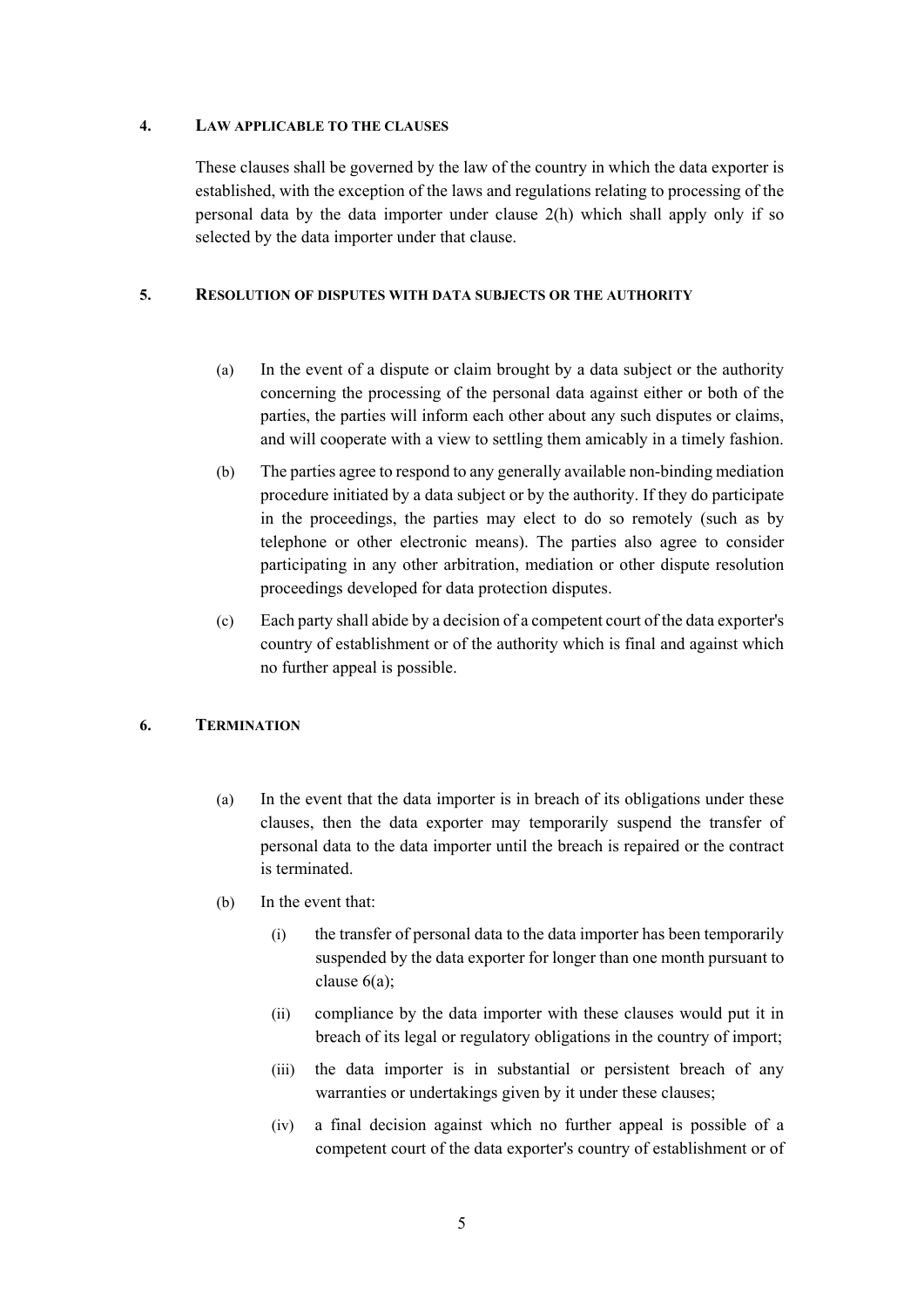the authority rules that there has been a breach of the clauses by the data importer or the data exporter; or

(v) a petition is presented for the administration or winding up of the data importer, whether in its personal or business capacity, which petition is not dismissed within the applicable period for such dismissal under applicable law; a winding up order is made; a receiver is appointed over any of its assets; a trustee in bankruptcy is appointed, if the data importer is an individual; a company voluntary arrangement is commenced by it; or any equivalent event in any jurisdiction occurs

then the data exporter, without prejudice to any other rights which it may have against the data importer, shall be entitled to terminate these clauses, in which case the authority shall be informed where required. In cases covered by clause  $6(b)(i)$ , clause  $6(b)(ii)$ , or clause  $6(b)(iv)$  above the data importer may also terminate these clauses.

- (c) Either party may terminate these clauses if
	- (i) any Commission positive adequacy decision under Article 25(6) of Directive 95/46/EC (or any superseding text) is issued in relation to the country (or a sector thereof) to which the data is transferred and processed by the data importer, or
	- (ii) Directive 95/46/EC (or any superseding text) becomes directly applicable in such country.
- (d) The parties agree that the termination of these clauses at any time, in any circumstances and for whatever reason (except for termination under clause 6(c) does not exempt them from the obligations and/or conditions under the clauses as regards the processing of the personal data transferred.

# **7. VARIATION OF THESE CLAUSES**

The parties may not modify these clauses except to update any information in Annex B, in which case they will inform the authority where required. This does not preclude the parties from adding additional commercial clauses where required.

## **8. DESCRIPTION OF THE TRANSFER**

The details of the transfer and of the personal data are specified in Annex B. The parties agree that Annex B may contain confidential business information which they will not disclose to third parties, except as required by law or in response to a competent regulatory or government agency, or as required under clause 1(e). The parties may execute additional annexes to cover additional transfers, which will be submitted to the authority where required. Annex B may, in the alternative, be drafted to cover multiple transfers.

Dated:.............................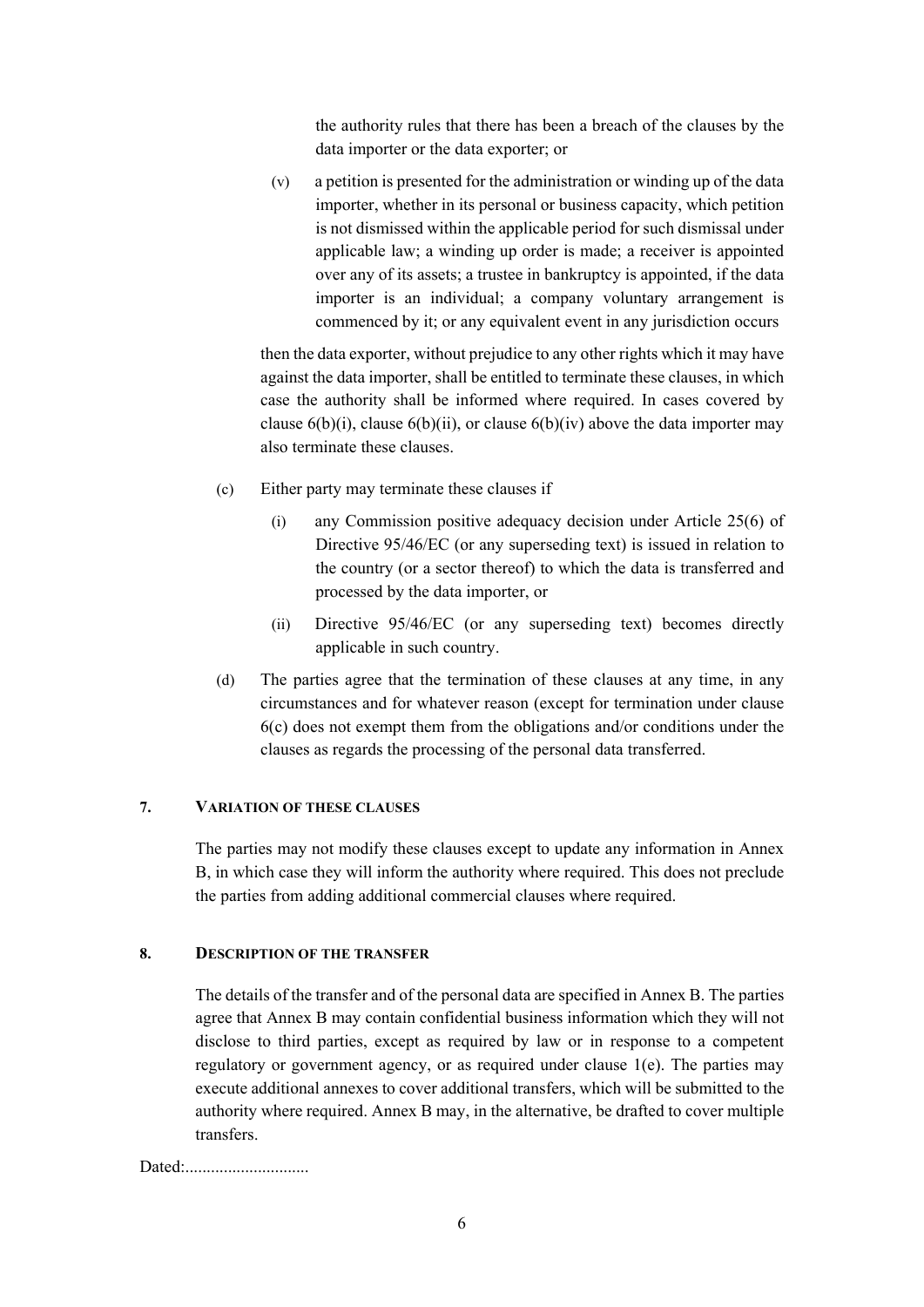# DATA EXPORTER

 **DATA IMPORTER** Vocational Training Charitable Trust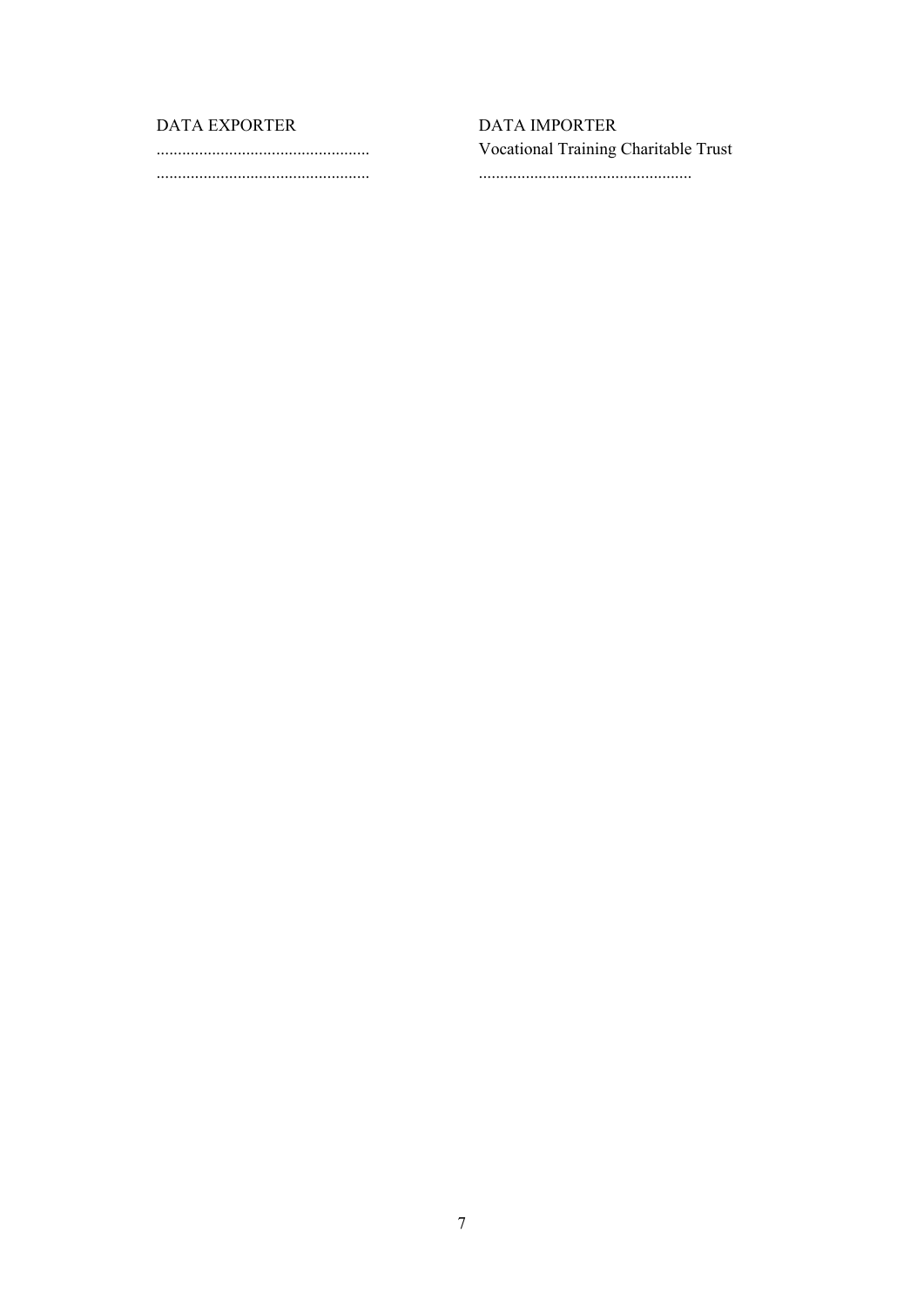#### **Annex A.**

### DATA PROCESSING PRINCIPLES

1. Purpose limitation: Personal data may be processed and subsequently used or further communicated only for purposes described in Annex B or subsequently authorised by the data subject.

2. Data quality and proportionality: Personal data must be accurate and, where necessary, kept up to date. The personal data must be adequate, relevant and not excessive in relation to the purposes for which they are transferred and further processed.

3. Transparency: Data subjects must be provided with information necessary to ensure fair processing (such as information about the purposes of processing and about the transfer), unless such information has already been given by the data exporter.

4. Security and confidentiality: Technical and organisational security measures must be taken by the data controller that are appropriate to the risks, such as against accidental or unlawful destruction or accidental loss, alteration, unauthorised disclosure or access, presented by the processing. Any person acting under the authority of the data controller, including a processor, must not process the data except on instructions from the data controller.

5. Rights of access, rectification, deletion and objection: As provided in Article 12 of Directive 95/46/EC, data subjects must, whether directly or via a third party, be provided with the personal information about them that an organisation holds, except for requests which are manifestly abusive, based on unreasonable intervals or their number or repetitive or systematic nature, or for which access need not be granted under the law of the country of the data exporter. Provided that the authority has given its prior approval, access need also not be granted when doing so would be likely to seriously harm the interests of the data importer or other organisations dealing with the data importer and such interests are not overridden by the interests for fundamental rights and freedoms of the data subject. The sources of the personal data need not be identified when this is not possible by reasonable efforts, or where the rights of persons other than the individual would be violated. Data subjects must be able to have the personal information about them rectified, amended, or deleted where it is inaccurate or processed against these principles. If there are compelling grounds to doubt the legitimacy of the request, the organisation may require further justifications before proceeding to rectification, amendment or deletion. Notification of any rectification, amendment or deletion to third parties to whom the data have been disclosed need not be made when this involves a disproportionate effort. A data subject must also be able to object to the processing of the personal data relating to him if there are compelling legitimate grounds relating to his particular situation. The burden of proof for any refusal rests on the data importer, and the data subject may always challenge a refusal before the authority.

6. Sensitive data: The data importer shall take such additional measures (e.g. relating to security) as are necessary to protect such sensitive data in accordance with its obligations under clause 2.

7. Data used for marketing purposes: Where data are processed for the purposes of direct marketing, effective procedures should exist allowing the data subject at any time to "opt-out" from having his data used for such purposes.

8. Automated decisions: For purposes hereof "automated decision" shall mean a decision by the data exporter or the data importer which produces legal effects concerning a data subject or significantly affects a data subject and which is based solely on automated processing of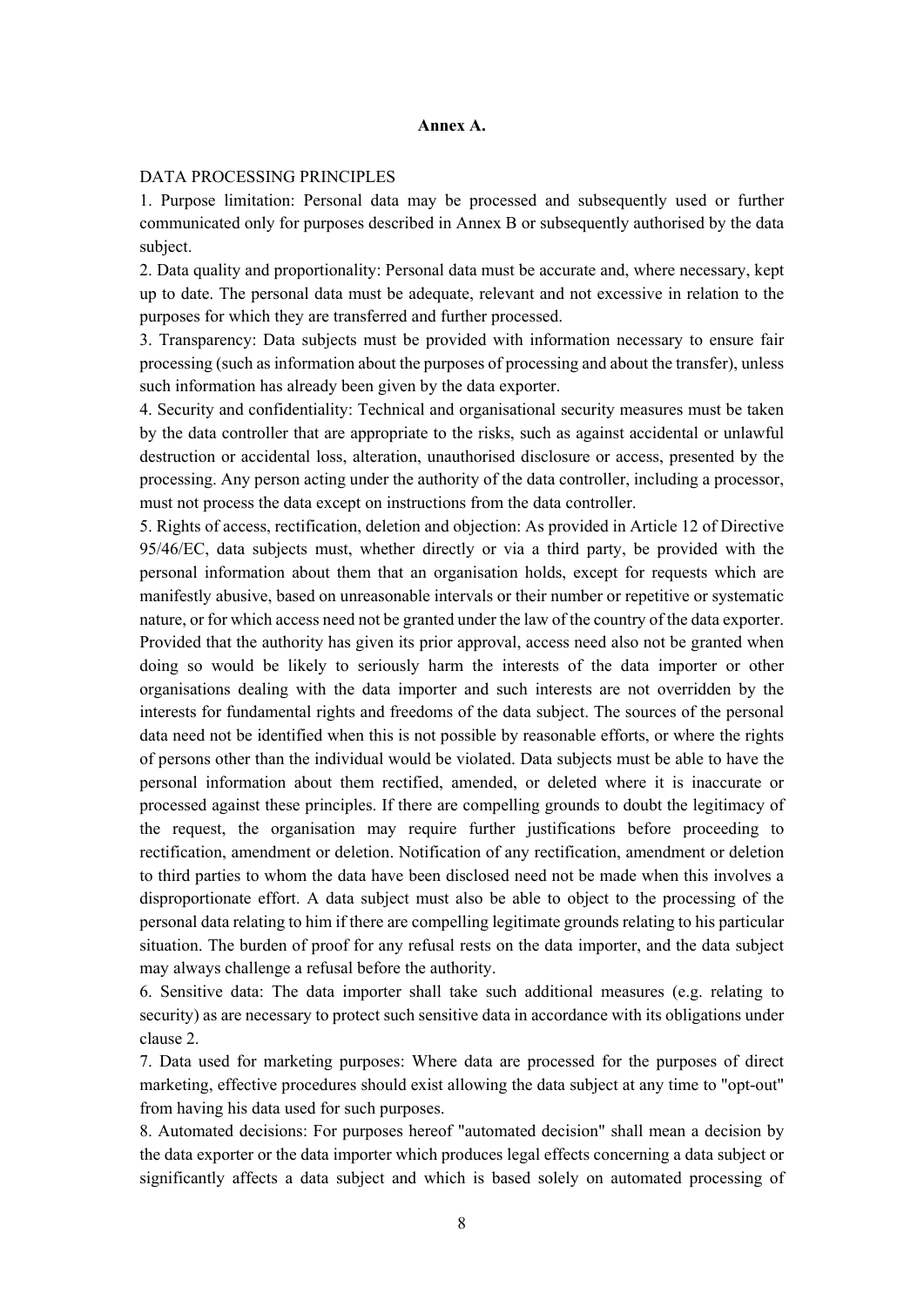personal data intended to evaluate certain personal aspects relating to him, such as his performance at work, creditworthiness, reliability, conduct, etc. The data importer shall not make any automated decisions concerning data subjects, except when:

(a) such decisions are made by the data importer in entering into or performing a contract with the data subject, and

(ii) (the data subject is given an opportunity to discuss the results of a relevant automated decision with a representative of the parties making such decision or otherwise to make representations to that parties.

or

(b) where otherwise provided by the law of the data exporter.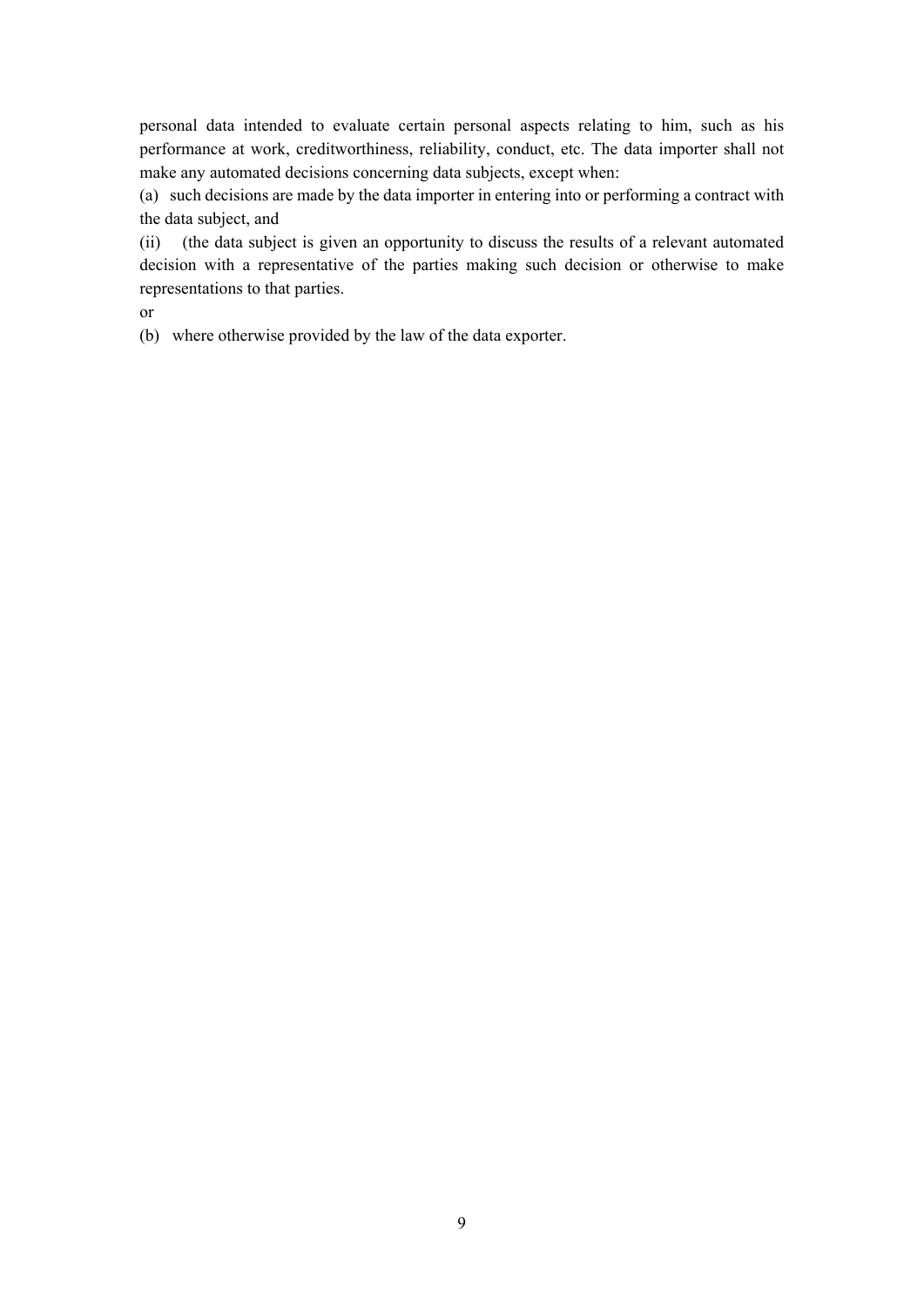### **Annex B.**

## DESCRIPTION OF THE TRANSFER

(To be completed by the parties)

#### Data subjects

.......................................................................................................................

The personal data transferred concern the following categories of data subjects:

- Employees, freelancers and contractors of the Controller (Data Exporter)
	- Learners and customers of the Controller (Data Exporter).
- .......................................................................................................................

#### Purposes of the transfer(s)

The transfer is made for the following purposes:

For the provision of the services by the Data Importer of an Awarding Organisation as defined in the Centre Agreement as made between the Data Importer and Data Exporter on the [DATE]

.......................................................................................................................

# Categories of data

The personal data transferred concern the following categories of data:

- Personal details, names, addresses, gender, user names, passwords, email addresses of the data subjects
- Financial information
- Qualification selection, attainment and results

#### Recipients

The personal data transferred may be disclosed only to the following recipients or categories of recipients:

- regulators in England (the Office of Qualifications and Examinations Regulation (Ofqual)), Wales (Qualifications Wales) and Northern Ireland (Council for the Curriculum, Examinations and Assessment (CCEA)), including any successors to those bodies
- any other regulators as required for the continued provision of services as an Awarding Organisation as defined in the Centre Agreement
- suppliers acting as a data processor for the Data Importer for the continued provision of services as an Awarding Organisation as defined in the Centre Agreement

.......................................................................................................................

#### Sensitive data (if appropriate)

The personal data transferred concern the following categories of sensitive data:

Data relating to Special Educational Needs and Disabilities (SEND) as may be required for reasonable adjustments and special considerations for the continued provision of services as an Awarding Organisation as defined in the Centre Agreement

....................................................................................................................... Data protection registration information of a data exporter (where applicable) ....................................................................................................................... .......................................................................................................................

Additional useful information (storage limits and other relevant information)